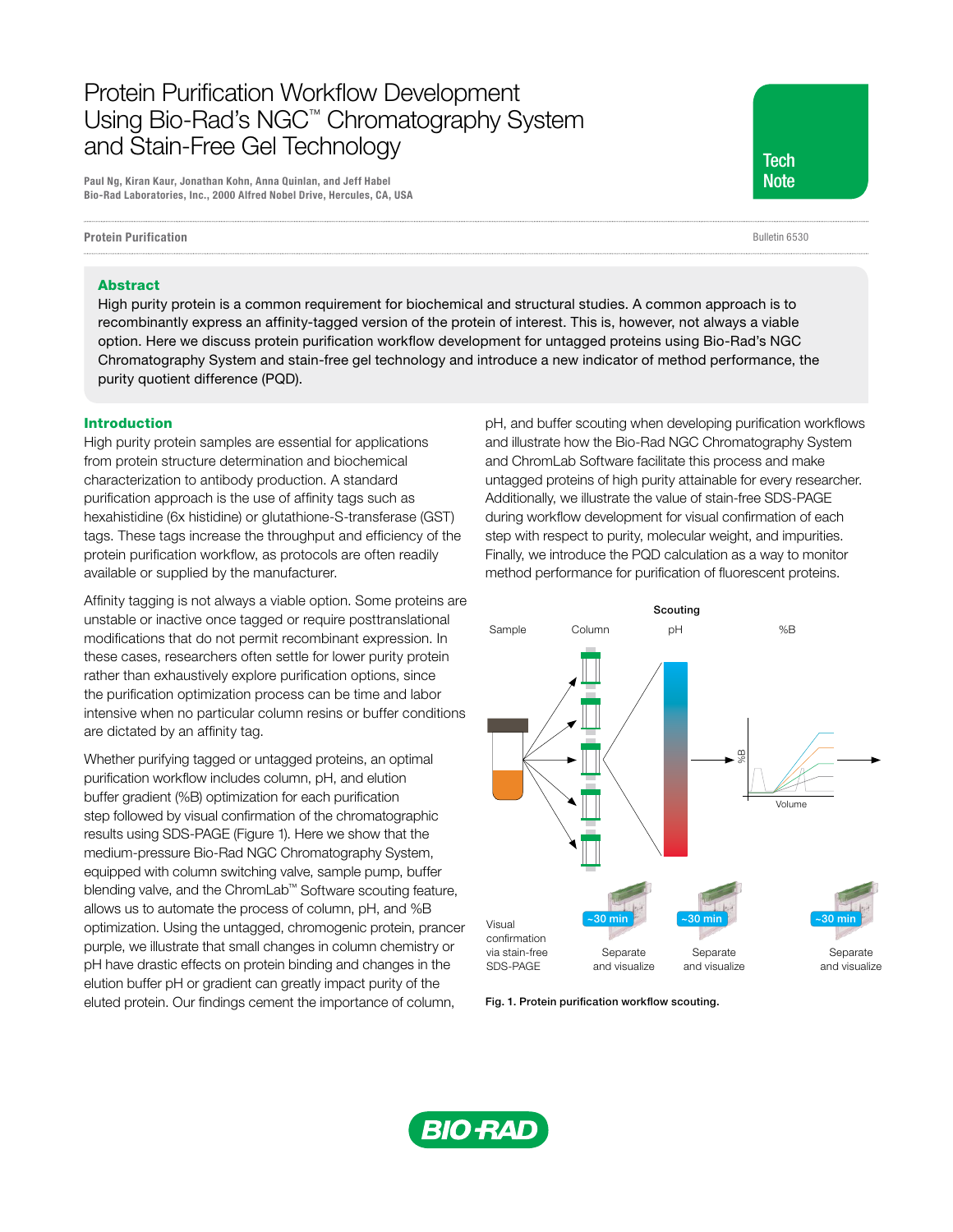## Materials and Methods

#### Protein Expression

The kanamycin-resistant prancer purple expression vector (DNA 2.0) was transformed into HB101 *E. coli* using the standard heat shock method. A single colony was picked into 10 ml LB supplemented with kanamycin (LB/kan) and grown overnight at 37°C. Cells were then pelleted using an Eppendorf 5804 Centrifuge (rotor A-4-44) at 4,000 rpm (2,880 RCF) for 10 min, resuspended in 10 ml of fresh LB/kan, and inoculated into 1 L of LB/kan. Cultures were grown at 37°C on a shaker set to 200 rpm. Prancer purple expression was induced when cultures reached an  $OD<sub>600</sub>$  of 0.4, by adding IPTG to a final concentration of 0.1 mM. After overnight induction, cells were harvested by centrifugation with a Sorvall SA-600 Rotor at 10,000 rpm (14,500 RCF) for 10 min. Kanamycin was used at a concentration of 50 μg/ml for liquid and solid phase growth.

## Cell Lysis

Cell pellets were resuspended in 20 ml B-PER Lysis Buffer (Pierce cat. #78243) supplemented with 20 μl of 1 mg/ml DNase I and 200 μl of 1 M MgCl<sub>2</sub>. Lysates were clarified by centrifugation at 10,000 rpm (14,500 RCF) for 10 min.

## Column Scouting

Bio-Rad's NGC Discover™ System was used for all chromatography. Three 1 ml anion exchange chromatography columns, Foresight™ Nuvia™ Q, Bio-Scale™ Mini UNOsphere™ Q, and Bio-Scale™ Mini Macro-Prep® High Q, and a 5 ml Bio-Scale™ Mini CHT™ Type II Chromatography Column were attached to different positions on the NGC Column Switching Valve. The ion exchange scouting method was generated in ChromLab Software. Using the buffer blending valve, stock solutions Q1 (0.2 M HCl), Q2 (0.2 M Tris), Q3 (water), and Q4 (4 M NaCl) were mixed to generate buffer A (50 mM Tris pH 7.5) and buffer B (50 mM Tris pH 7.5 and 1 M NaCl). The scout feature was used to scout four columns attached to different positions of the column switching valve. Clarified lysate was diluted threefold with water and 1 ml of diluted lysate was directly injected onto the columns using the sample pump. Columns were equilibrated for 5 column volumes (CV) with buffer A. Approximately 1 ml of sample was applied to the columns. The columns were then washed with 5 ml of buffer A and protein was eluted with a 20 CV linear gradient from 0–50% B followed by a 10 CV 50% B wash. After the linear gradient, the columns were stripped and re-equilibrated with a 5 CV 100% B wash, followed by a 10 CV buffer A wash. All purification steps were carried out at a 1 ml/min flow rate. Fractions from each run were analyzed by SDS-PAGE.

## pH Scouting

Once the Foresight Nuvia Q Column was selected as the first column, the ChromLab Software scout feature was set to the pH scouting option. Binding was assessed at pH 7.0, 7.5, 8.0, and 8.5. 1 ml of diluted lysate was directly injected onto the Foresight Nuvia Q Column at each pH during the method using the sample pump. Approximately 0.2 ml fractions were collected from each run and analyzed by SDS-PAGE.

## %B Scouting

After pH 7.5 was selected, the scout feature was used to optimize %B. The 10 CV linear gradient portion of the elution phase was selected for the %B scouting (20, 30, 40, and 50 final %B). 1 ml of diluted lysate was directly injected onto the Foresight Nuvia Q Column at each pH using the sample pump. 0.2 ml fractions were collected from each run and analyzed by SDS-PAGE.

## CHT Ceramic Hydroxyapatite Chromatography

The pooled Foresight Nuvia Q fractions were diluted twofold with water. The buffer system on the Bio-Rad NGC™ Discover System was changed to phosphate ( $Q1 = 0.2$  M sodium phosphate monobasic and  $Q2 = 0.2$  M sodium phosphate dibasic) and 10 ml of sample were loaded onto a 5 ml Bio-Scale Mini CHT Type II Column pre-equilibrated with 50 mM sodium phosphate pH 7. Protein was eluted with a 20 CV linear gradient from 0–50% B and 1 ml fractions were collected.

## ENrich™ SEC 70 Chromatography

The pooled CHT fractions were concentrated to 200 µl (~20-fold) using a Millipore 5K Concentrator. The sample was then injected via static loop onto an ENrich SEC 70 Size Exclusion Column pre-equilibrated with 50 mM sodium phosphate and 150 mM NaCl (15% B). Protein was eluted using isocratic flow for 1.25 CV. 1 ml fractions were collected and analyzed by SDS-PAGE.

## Stain-Free SDS-PAGE Analysis

For all chromatography scouting, samples were analyzed by SDS-PAGE on Any kD™ Criterion™ TGX Stain-Free™ Gels. Gels were run for 30 min at 300 mA/gel and then immediately imaged using the ChemiDoc™ Imaging System.

## Purity Quotient Calculations

Data for individual scouting runs were opened in the evaluation tab of the ChromLab Software (Figure 2C). Peak integration was performed on the 280 and 525 nm traces. The table in the fractions tab containing peak area and peak relative area was imported into Microsoft Excel. The purity quotient (PQ) for each wavelength was calculated by dividing the relative area (%) by the collected volume (ml). The purity quotient difference for prancer purple  $(PQD_{\text{pp}})$  was calculated for each fraction as  $PQ_{525} - PQ_{280}$  and graphed as a histogram. Histograms of the runs for each scouting type (column, pH, and %B) were graphed together for analysis.

## PQD equations:

PQ = Relative Area (%)/Collected Volume (ml)

 $PQ_{POI} - PQ_{\text{contaminant}} = PQD$ 

- PQD > 0: more of the protein of interest (POI) than contaminants
- PQD < 0: more contaminants than POI
- PQD = 0: POI is present in equal amount as contaminants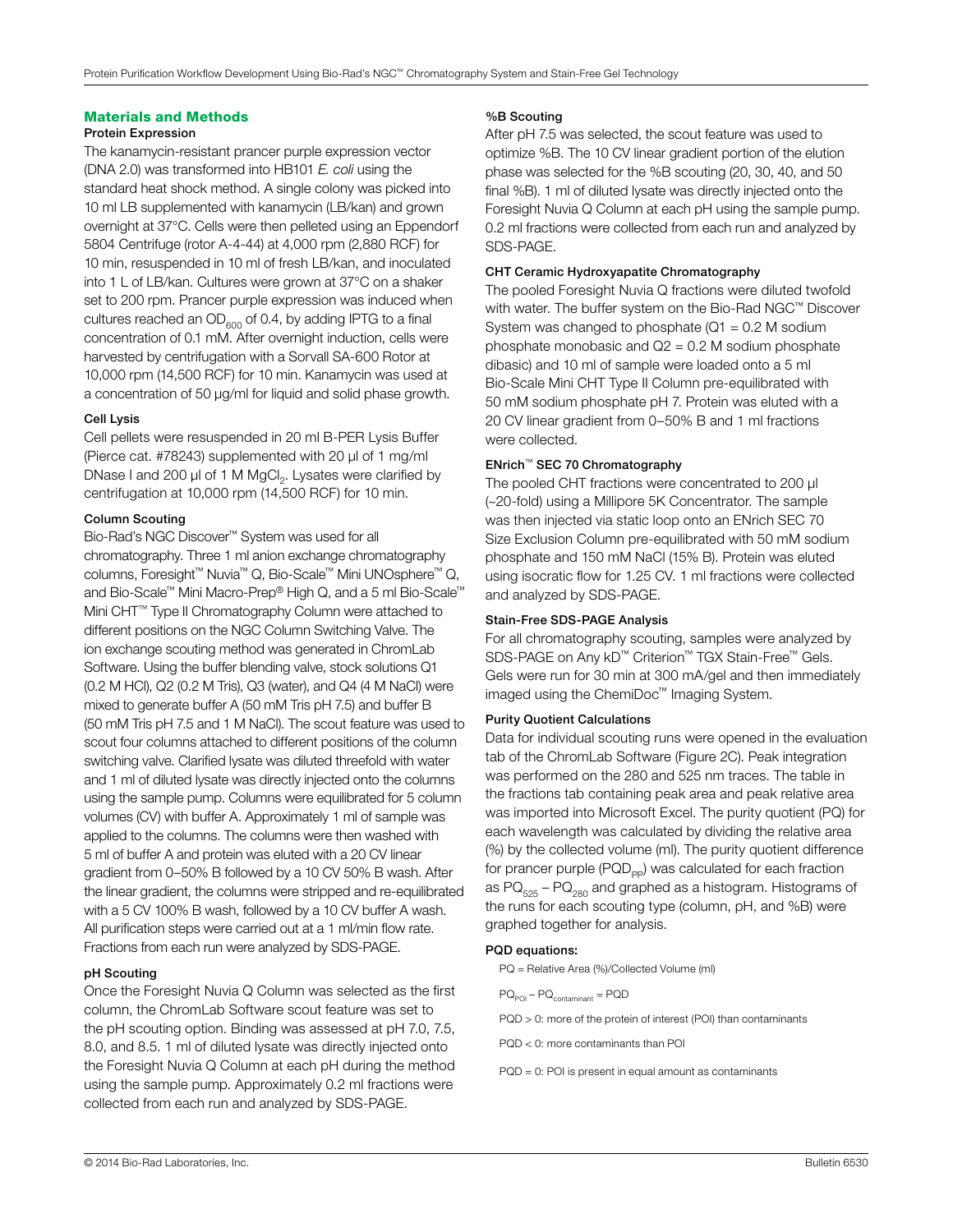

C





Fraction number

Fig. 2. Column scouting. A, offset chromatogram overlays of prancer purple column scouting runs. Total protein, 280 nm traces of Macro-Prep Q (n), Nuvia Q ( $\blacksquare$ ), and UNOsphere Q ( $\blacksquare$ ) runs are overlaid with the prancer purple absorbance trace at 525 nm  $\blacksquare$ ). B, Stain-free SDS-PAGE analysis of column scouting. 20 µl of each fraction was loaded on a 26-well Any kD Criterion TGX Stain-Free Gel. The prancer purple *E. coli* lysate (L) was diluted 1:10 before loading 20 µl. Prancer purple molecular weight: 26.4 kD. S, Precision Plus Protein<sup>™</sup> Unstained Standard. C, ChromLab Software evaluation of the Nuvia Q Column scouting run. The fractions tab in the peak integration menu shows the 525 nm fraction heat map and data table. The table contains the calculated relative area and collected volume for each fraction, which is used to calculate the purity quotient. **D**, histogram of the prancer purple purity quotient difference (PQ525–PQ280) per fraction from each column scouting run. UNOsphere Q ( $\blacksquare$ ); Nuvia Q ( $\blacksquare$ ); Macro-Prep Q ( $\blacksquare$ ).

#### Prancer Purple Binding % Calculations

Individual column scouting runs were opened in the evaluation tab of the ChromLab Software. Peak integration with using default settings was performed on the 525 nm trace. Switching to the manual integration tab, the peak list for each run was reduced to three peaks (flowthrough, elution, and 100% B) with the following start and end volumes: flowthrough 0.98–7.39 ml, elution 22.17–31.82 ml, and strip 45.49–52.41 ml.

#### **Results**

Column Scouting Identifies Optimal Resin for Protein Binding Untagged prancer purple was expressed recombinantly in *E. coli*. Prancer purple has a predicted isoelectric point (pI) of 6.65 and the chosen lysis buffer a pH of 7.5, making anion exchange an excellent first step in our purification workflow. Bio-Rad has a number of different anion exchange resins of various bead sizes and chemistries. We chose a larger bead size that could accommodate faster flow rates with our highly viscous crude lysate sample.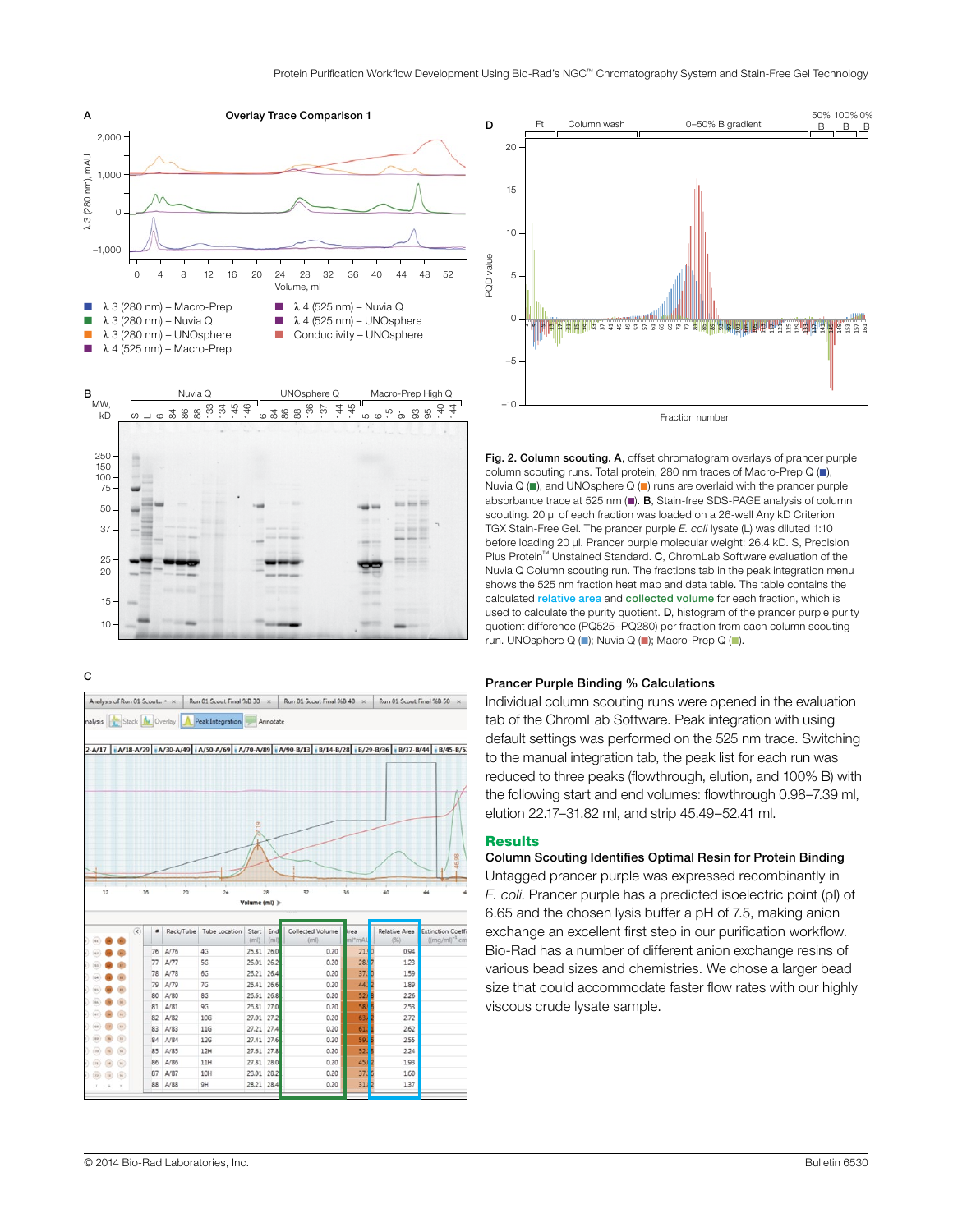Three 1 ml anion exchange chromatography columns, Foresight Nuvia Q, Bio-Scale Mini UNOsphere Q, and Bio-Scale Mini Macro-Prep High Q, were attached to different ports of the NGC Column Switching Valve. A single method was generated in ChromLab Software specifying identical buffer conditions and flow rate for all three columns. Selecting the column variable in the ChromLab Software scout feature allowed us to assess protein binding under identical sample and chromatography conditions. An automated queue of the three runs was made possible by using the NGC Sample Pump to directly inject the sample onto the column during the sample application phase and by automatically assigning collected fractions during elution to the appropriate column scouting run.

Even though all three resins are anion exchange resins, marked differences in their ability to bind prancer purple were observed, most likely due to differences in bead chemistries. Looking at the relative area percentages (Table 1), prancer purple bound most efficiently to Foresight Nuvia Q Resin, less efficiently to Bio-Scale Mini UNOsphere Q Resin, and did not bind to Bio-Scale Mini Macro-Prep High Q Resin (Figure 2). The calculated purity quotient difference for prancer purple (PQD<sub>pp</sub>) and SDS-PAGE data supported the conclusion that Foresight Nuvia Q was the best resin choice for the first step of the prancer purple purification workflow.



#### Table 1. Prancer purple relative area percentages.

|                   | Start, ml | End, ml | Relative Area, % |
|-------------------|-----------|---------|------------------|
| Run: Macro-Prep   |           |         |                  |
| Flowthrough       | 0.98      | 7.39    | 55.44            |
| Elution (0-50% B) | 22.17     | 31.82   | 36.2             |
| 100% B            | 45.49     | 52.41   | 8.36             |
| Run: Nuvia Q      |           |         |                  |
| Flowthrough       | 0.98      | 7.39    | 25.63            |
| Elution (0-50% B) | 22.17     | 31.82   | 67.67            |
| 100% B            | 45.49     | 52.41   | 6.7              |
| Run: UNOsphere    |           |         |                  |
| Flowthrough       | 0.98      | 7.39    | 33.68            |
| Elution (0-50% B) | 22.17     | 31.82   | 61.04            |
| 100% B            | 45.49     | 52.41   | 5.28             |

#### pH Scouting Identifies Optimal Binding pH

With the best column resin chosen, we next optimized the method's buffer pH. Since pH affects the ionization status of proteins, it is a particularly crucial factor in ion exchange chromatography. Utilizing the buffer blending valve and the pH scouting option in the ChromLab Software scout feature, we tested binding of prancer purple to Foresight Nuvia Q Resin over a pH range from 7.0–8.5 in an automated queue of four runs. Although prancer purple bound to the Foresight Nuvia Q Resin at every tested pH, at higher pH more impurities bound to the columns (Figure 3). To minimize impurities, a buffer pH of 7.5 was chosen.



Fig. 3. pH scouting. A, offset chromatogram overlays of prancer purple pH scouting runs. Total protein, 280 nm traces of pH 7.0 ( $\blacksquare$ ), 7.5 ( $\blacksquare$ ), 8.0 ( $\blacksquare$ ), and 8.5 ( $\blacksquare$ ) are overlaid with the prancer purple absorbance trace at 525 nm ( $\blacksquare$ ). B, Stain-free SDS-PAGE analysis of pH scouting. 20 µl of each fraction was loaded on an 18-well Any kD Criterion TGX Stain-Free Gel. The prancer purple *E. coli* lysate (L) was diluted 1:10 before loading 20 µl. Prancer purple molecular weight: 26.4 kD. S. Precision Plus Protein Unstained Standard. C. histogram of the prancer purple purity quotient difference (PQ525–PQ280) per fraction from each pH scouting run. pH 7.0 (n), 7.5 (n), 8.0 (n), and 8.5 (m).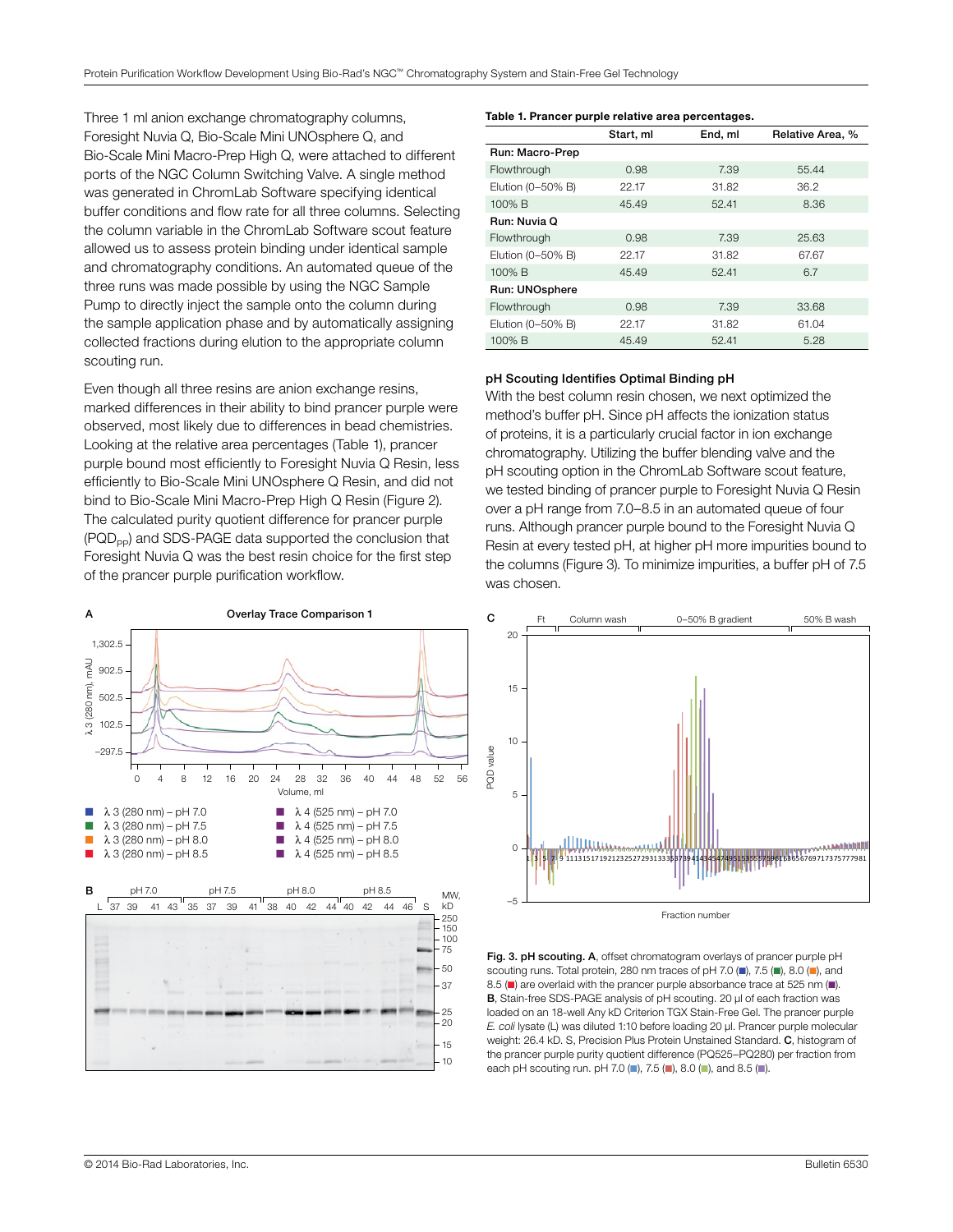#### %B Scouting Identifies Optimal Elution Buffer Concentration and Gradient

Once an optimal pH was established for prancer purple binding, we optimized the elution step to separate prancer purple from remaining contaminants. Using the %B scouting option of ChromLab Software, we assayed a 10 CV elution gradient from 20–50% final %B in four separate runs. The shallowest buffer gradient, 0–20% B, resulted in optimal enrichment of prancer purple (Figure 4A, B). Some high and low molecular weight contaminants were still present, leading us to add additional purification steps to our workflow (Figure 4B).





Fig. 4. %B scouting. A, offset chromatogram overlays of prancer purple %B scouting runs. Total protein, 280 nm traces of the 20 CV gradient elution to a final %B of 20% ( $\blacksquare$ ), 30% ( $\blacksquare$ ), 40% ( $\blacksquare$ ), and 50% ( $\blacksquare$ ) are overlaid with the prancer purple absorbance trace at 525 nm  $(\blacksquare)$ . B, Stain-free SDS-PAGE analysis of %B scouting. 20 µl of each fraction was loaded on an 18-well Any kD Criterion TGX Stain-Free Gel. The prancer purple *E. coli* lysate (L) was diluted 1:10 before loading 20 µl. Prancer purple molecular weight: 26.4 kD. S, Precision Plus Protein Unstained Standard. C, histogram of the prancer purple purity quotient difference (PQ525 – PQ280) per fraction from each %B scouting run. 20% B (n), 30% B (n), 40% B (n), and 50% B (n).

#### Elimination of Remaining Contaminants Using Bio-Scale Mini CHT Type II Ceramic Hydroxyapatite Resin

During our initial column scouting phase, we also assessed prancer purple binding to the mixed-mode ion exchange resin Bio-Scale Mini CHT Type II Ceramic Hydroxyapatite. Prancer purple showed high affinity for this resin and markedly, the contaminants in the elution profile were distinct from those found in our Foresight Nuvia Q elution. We therefore chose Bio-Scale Mini CHT Type II Resin for our second purification step, to remove remaining contaminants from the Foresight Nuvia Q elution. The optimized Foresight Nuvia Q–Bio-Scale Mini CHT Type II Column combination yielded highly pure prancer purple as illustrated by the absence of contaminating bands in Any kD Criterion TGX Stain-Free Gels (Figure 5).

#### Buffer Exchange and Sample Polishing Using Size Exclusion Chromatography

For some applications, such as crystallography, final elution buffer composition is crucial. Similarly, many applications require the final sample buffer composition to be identical from batch to batch. When using gradient elution, however, the exact buffer composition of the pooled elution fractions is frequently unknown. Size exclusion chromatography (SEC) is an excellent method to ensure consistent buffer composition from prep to prep, since fractionation is not dependent on buffer gradients. SEC also eliminates low abundance contaminant, proteolyzed fragments, and aggregate species, ensuring high purity and uniformity of final protein. We therefore incorporated a final size exclusion step in our purification protocol using the ENrich SEC 70 Column, which has a high pressure limit that allowed higher flow rates and reduced the time needed for this step compared to carbohydrate based beads (Figure 5).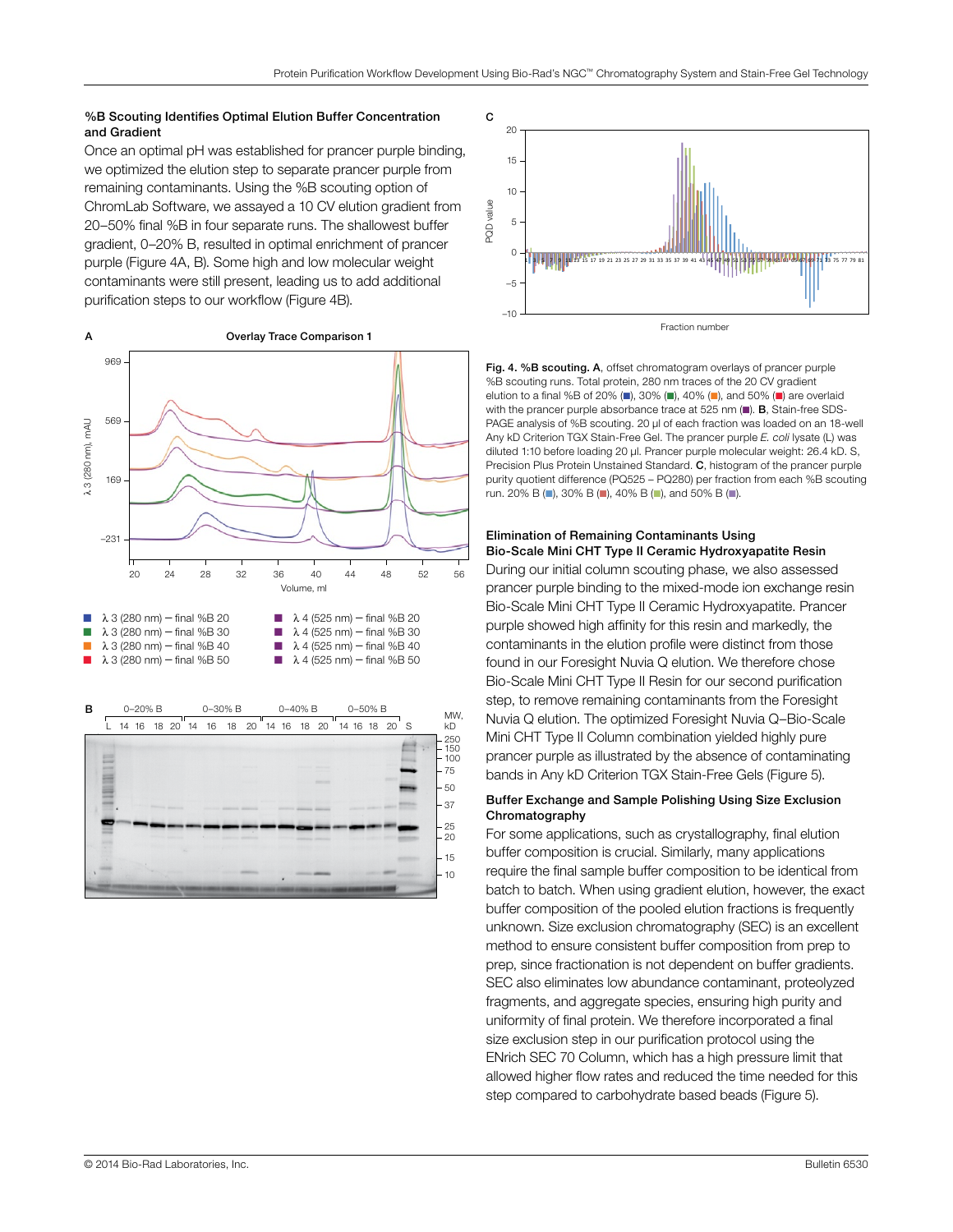

Fig. 5. Visual confirmation of the final purification workflow for untagged **prancer purple.** 20 µl of sample was loaded on an Any kD Criterion TGX Stain-Free Gel. Lysate (L) and Nuvia Q flowthrough were diluted 1:20. Elutions (E) are shown for Nuvia Q, CHT Type II Ceramic Hydroxyapatite, and ENrich 70 Columns. Prancer purple molecular weight: 26.4 kD.

## **Discussion**

This study illustrates that untagged protein can be purified to high homogeneity when purification options are sufficiently explored. Exhaustive exploration is often impractical, because identifying an ideal purification workflow requires optimization of multiple variables, such as column resin, pH, and %B, at each step. This means that a multitude of runs is required at each purification step to identify the purification workflow that yields protein of the desired purity. Traditionally, this process requires individually setup and programmed runs for each tested column, pH, and %B condition. ChromLab Software, however, allowed us to automate and accelerate this tedious process.

ChromLab Software can be programmed to execute several runs sequentially. It controls different components of the NGC System, such as the NGC Sample Pump that directly injects sample onto the column, the Buffer Blending Valve that allows scouting of pH and %B, and the Column Switching Valve that can automatically switch between up to five different columns. This permitted us to scout four ion exchange columns without user intervention in the same setup and instrument programming time as that required for one traditional run. In a similar fashion, we were able to explore multiple pH conditions without the need to make and titrate individual buffers for each tested pH. Finally, automated %B scouting allowed us to improve the final purity of protein.

Our data show that column scouting is essential, even when a specific resin type, such as anion exchange resin, has already been chosen. As we show here, resins designed for similar use (in this case anion exchange) can show drastically different binding efficiencies for a given protein. Even though Foresight Nuvia Q and Bio-Scale Mini UNOsphere Q Resins are both strong anion exchange resins with trimethylamine functional groups, prancer purple bound only to Foresight Nuvia Q Resin. This is most likely due to differences in bead chemistries and size.

A second challenge of purification workflow development is evaluating which of the scouted methods yields the best results. Traditionally, based on the  $A_{280}$  trace of the chromatogram, which tracks the presence of protein eluting from the column throughout the chromatography run, fractions are chosen for analysis by SDS-PAGE. A method is then chosen that (1) yields high amounts of the protein of interest, (2) yields few contaminating proteins, and (3) elutes the protein of interest over a small volume. Here we introduced a third factor, the purity quotient difference (PQD), that can inform method development when the protein of interest and contaminants absorb light at different wavelengths.

Most proteins contain tryptophans and thus absorb light at a wavelength of 280 nm. Chromogenic proteins, fluorescently tagged proteins, or metal-bound proteins such as hemoproteins, as well as contaminants such as DNA, absorb light at other wavelengths. Using the NGC Discover Multi-Wavelength Detection System, we could distinguish the elution profile of prancer purple (525 nm) from the elution profile of contaminating proteins (280 nm). Because the area under the absorbance peaks in a chromatogram is proportional to the amount of protein eluted in that peak, we were able to calculate the purity quotient difference for prancer purple.

The peak integration feature of ChromLab Software calculates the area under elution peaks, as well as the relative peak area, which is a measure of what percentage of total protein of interest loaded elutes in a particular peak (Figure 2C). Since we wanted to determine which method yielded the highest concentration of prancer purple, we normalized the relative peak area by dividing it by the volume collected. We call this value the purity quotient and it was calculated for prancer purple  $(PQ_{525})$  and total protein  $(PQ_{280})$ .

The goal of preparative chromatography, however, is not simply to obtain a high yield of protein; the goal is to obtain a high yield of pure protein. Purity is traditionally assessed qualitatively by SDS-PAGE. By subtracting the purity quotient of the contaminant ( $PQ_{280}$ ) from the purity quotient of the protein of interest ( $PQ_{525}$ ), we calculated the purity quotient difference for prancer purple  $(PQD_{po})$ .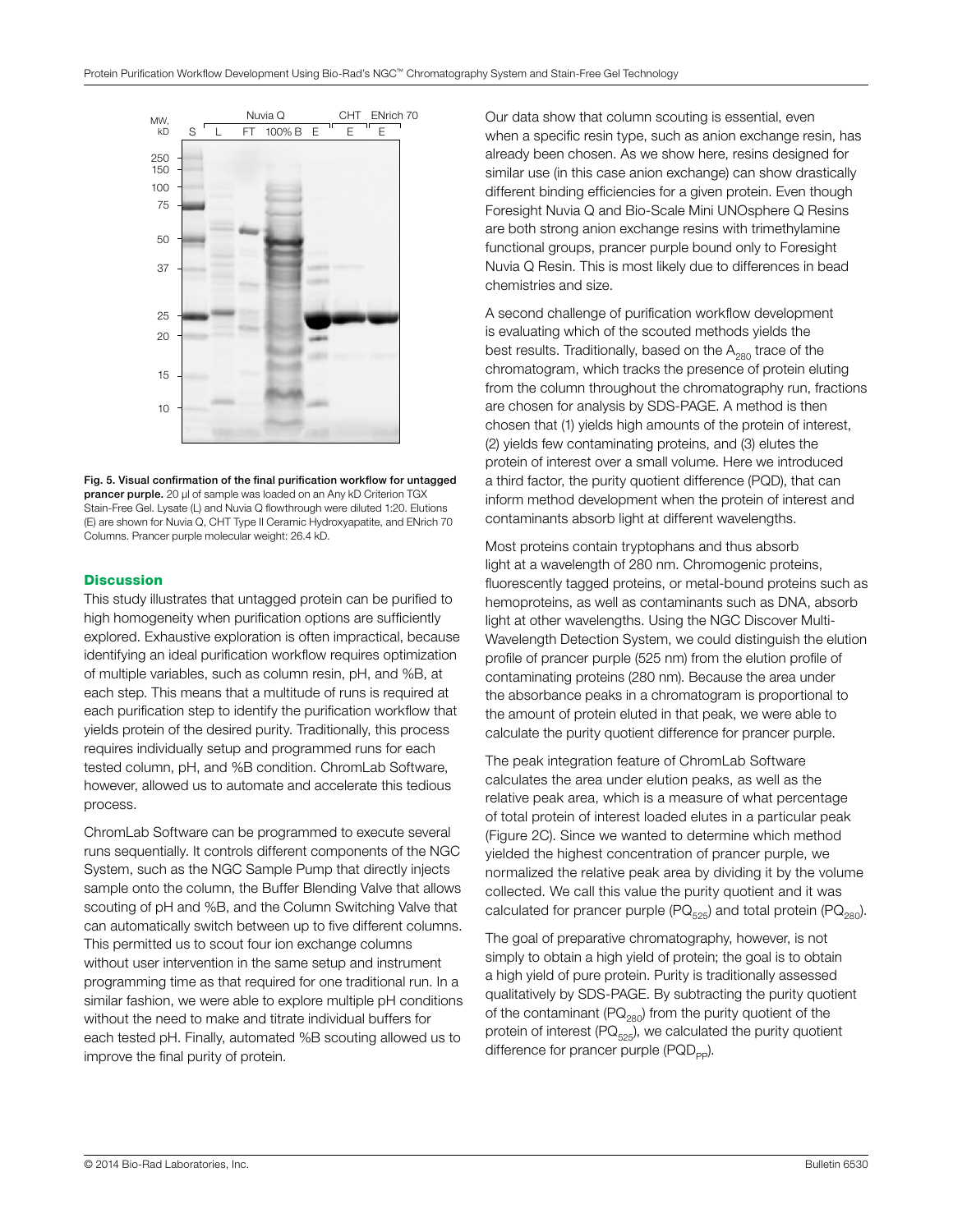Using these calculations, a PQD of zero indicates that contaminants and the protein of interest are present at equal amounts. A PQD >0 indicates that the protein of interest is enriched, and a PQD <0 indicates that contaminants are enriched. PQDs can be plotted across fractions to generate PQD histograms. PQD histograms for different scouting conditions can then be overlaid to identify the method with the highest PQD over the smallest number of fractions (Figure 2D, 3C, 4C).

PQD analysis, however, is intended to complement, not replace, SDS-PAGE. Although a high PQD indicates enrichment of the protein of interest, it does not preclude the presence of contaminating proteins. The PQD histograms for pH scouting would suggest that there is no improvement in purification when the pH is raised to 8.0 from 7.5 (Figure 3C). SDS-PAGE analysis, however, clearly shows that more impurities co-elute with prancer purple at pH 8.0 (Figure 3B).

PQD histograms also do not address the nature of impurities. Our initial round of column scouting included the mixed-mode Bio-Scale Mini CHT Type II Ceramic Hydroxyapatite Resin. We found that prancer purple was purified to a similar extent using the Foresight Nuvia Q and Bio-Scale Mini CHT Type II Resins but different contaminating proteins were found in the elutions. We were thus able to identify an optimal second column for prancer purple purification in our initial column scouting runs. This emphasizes the need to analyze not only the final purity of the protein of interest but also the impurities present in each column scouting run, as this information can inform the choice of resin for subsequent purification steps. Using Bio-Rad's precast Any kD Criterion TGX Stain-Free Gels we were able to resolve and analyze protein samples in less than 30 minutes, which permitted us to characterize elution patterns from a large number of fractions in a very short time.

The combination of stain-free SDS-PAGE and PQD analysis described here can be applied to column, pH, and %B scouting, as well as additional scouting steps, such as optimization of organic phase for reverse-phase chromatography or ammonium sulfate concentration for hydrophobic interaction chromatography. As this prancer purple case study illustrates, NGC system-mediated automation of these scouting processes allowed exhaustive exploration of purification options. Combined with ChromLab Software's intuitive programming features and preloaded purification templates, the NGC System allowed us to purify an untagged protein without compromising purity. Additionally, the molecular weight and associated impurities were assessed after each optimization step using TGX Stain-Free SDS-PAGE for visual confirmation of purity. Unlike conventional SDS-PAGE, the TGX gel chemistry enables gels to be run in 30 minutes or less and the stain-free chemistry eliminates the need for staining and destaining. Together, this greatly decreased the overall time to result for SDS-PAGE and enabled near-parallel analysis of chromatographic optimization and visual confirmation by SDS-PAGE.

B-PER and Sorvall are trademarks of Thermo Fisher Scientific.

Microsoft and Excel are trademarks of Microsoft Corporation.

Precision Plus Protein Standards are sold under license from Life Technologies Corporation, Carlsbad, CA, for use only by the buyer of the product. The buyer is not authorized to sell or resell this product or its components.